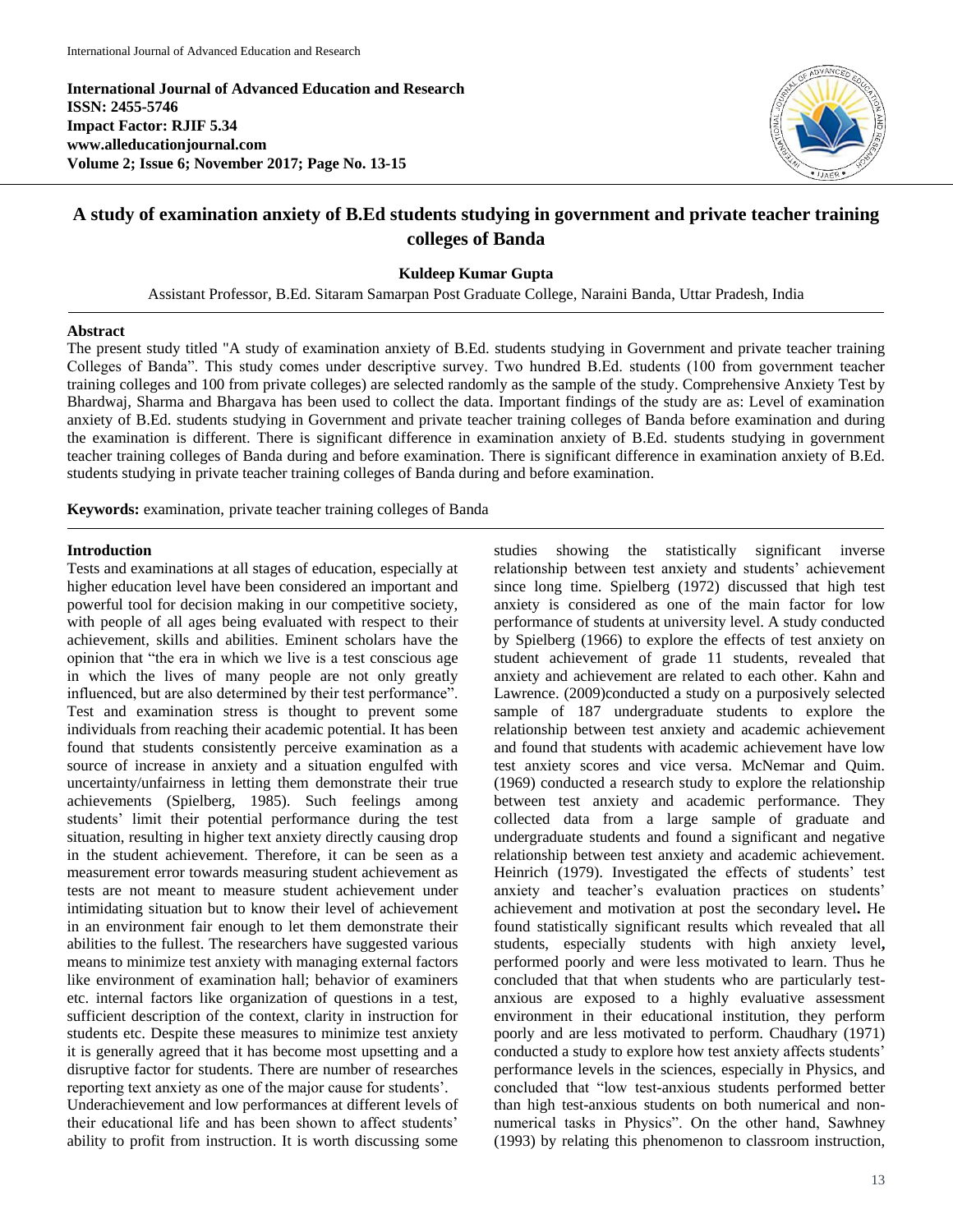the researchers further discussed "how high test- anxious students were unable to benefit directly from organized instruction, which ultimately affected their performance in class". Several researchers explored gender differences with respect to test anxiety and found that females have higher levels of overall test anxiety than males (Balasubriamaniam (1993)<sup>[3]</sup>, Barnes & Benjamin. (2005)<sup>[1]</sup> explained "that one explanation for differences in test anxiety on the basis of students' gender is that males and females feel same levels of test worry, but females have higher levels of emotionality". Many researchers concluded that difference in test anxiety scores of male and female is due to gender difference in scholastic ability. It is quite evident from the arguments given above and results of the studies reported that text anxiety affects achievement along with other variables such as motivation to learn, ability to benefit from formal instruction and gender. These diversifications of effects of text anxiety lead researchers to think of text anxiety as at least bidimensional construct with affective and cognitive components. The affective dimension (emotionality) refers to behavioral or physical reactions to testing situations, such as fear, nervousness, and physical discomfort. This high level of emotionality is evident through physiological responses experienced during evaluative situations. The cognitive dimension (worry) refers to cognitive concerns about performance, such as worry about the testing situation or negative performance expectations (Martens & Gill (1976) Morris, McCombs & Marzano, (1990); Mattar (1981). It is the cognitive aspect of test anxiety which has been significantly accounted for declines in academic achievement of adolescents and postsecondary students. School and examinations are an inevitable aspect of most children's lives in today's world in which academic stress and test anxiety are ubiquitous problems (Devi, Sarita. & Mayuri, (2003); McElroy Deva, (1975). Because of the detrimental effects of test anxiety such as poor academic performance and achievement, this construct will continue to be researched by researchers and professionals who work with children and youth. Understanding the relationship among some contributing factors like study habits, achievement motivation, test anxiety, and also prediction of academic success in a different culture may contribute to the international knowledge base in this field.

### **Objectives of the study**

- 1. To find out level of examination anxiety of B.Ed. students studying in Government and private teacher training colleges of Banda (before examination)
- 2. To find out level of examination anxiety of B.Ed. students studying in Government and private teacher training colleges of Banda (after examination)
- 3. To compare the level of examination anxiety of B.Ed. students studying in Government and private teacher training colleges of Banda.

### **Hypothesis of the study**

There will be significant difference in the level of examination anxiety of B.Ed. students studying in Government and private teacher training colleges of Banda.

### **Research Method**

Descriptive survey method has been used in the present study.

### **Population sample and sampling technique**

All the B.Ed. students studying in teacher training colleges of Banda have taken as the population or universe of the study. 200 (100 B.Ed. students from government teacher training colleges and 100 from private colleges) are selected randomly from the universe. Stratified random sampling technique has been employed in the study to select the sample.

# **Tools used**

Comprehensive Anxiety Test (CAT, 1992) by Dr. R.L. Bhardwaj, Dr. H. Sharma and Dr. M. Bhargava

## **Data analysis and Result discussion**

**Objective 1:** To find out level of examination anxiety of B.Ed. students studying in Government and private teacher training colleges of Banda (before examination) The first objective of the study was to find out the level of examination anxiety of B.Ed. students studying in Government and private teacher training colleges of Banda. In order to find out whether here exists any significant difference the level of examination anxiety of B.Ed. students studying in Government and private teacher training colleges of Banda, descriptive analysis frequency count and percentage are computed and the results of analysis are shown in the table 1.

**Table 1:** Showing Description of level of examination anxiety of B.Ed. students studying in Government and private teacher training colleges of Banda ( $N = 100$ )

| <b>Level of Examination Anxiety</b> | Government | <b>Private</b> | <b>Total</b> |
|-------------------------------------|------------|----------------|--------------|
| Very High or Saturated $(80+)$      | 12.24      | 14.9           | 13.60        |
| High(70)                            | 15.10      | 16.08          | 15.60        |
| Average (Normal) (40-50)            | 56.73      | 49.80          | 53.20        |
| Low $(16-30)$                       | 12.65      | 12.55          | 12.6         |
| Very Low (up to $15$ )              | 3.27       | 6.67           | 5.00         |
| Total                               | 100.0      | 100.0          |              |

### **Before Examination**

Observation of the table 1 shows that level of examination anxiety of B.Ed. students studying in government and private teacher training colleges are analyzed on five category viz; Very High or Saturated, High, Average (Normal), Low and Very Low. Analysis of data indicates that 12.24% B.Ed. students were studying in government teacher training colleges and 14.9% B.Ed. students studying in private teacher training college's falls under very high or saturated anxiety, 15.10% B.Ed. students studying in government teacher training colleges and 16.08% B.Ed. students studying in private teacher training colleges falls under high anxiety, 56.73% B.Ed. students studying in government teacher training colleges and 49.80% B.Ed. students studying in private teacher training colleges falls under average or normal anxiety, 12.65% B.Ed. students studying in government teacher training colleges and 12.55% B.Ed. students studying in private teacher training colleges falls under low anxiety and 3.27% B.Ed. students studying in government teacher training colleges and 6.67% B.Ed. students studying in private teacher training colleges falls under very low anxiety. Overall all the